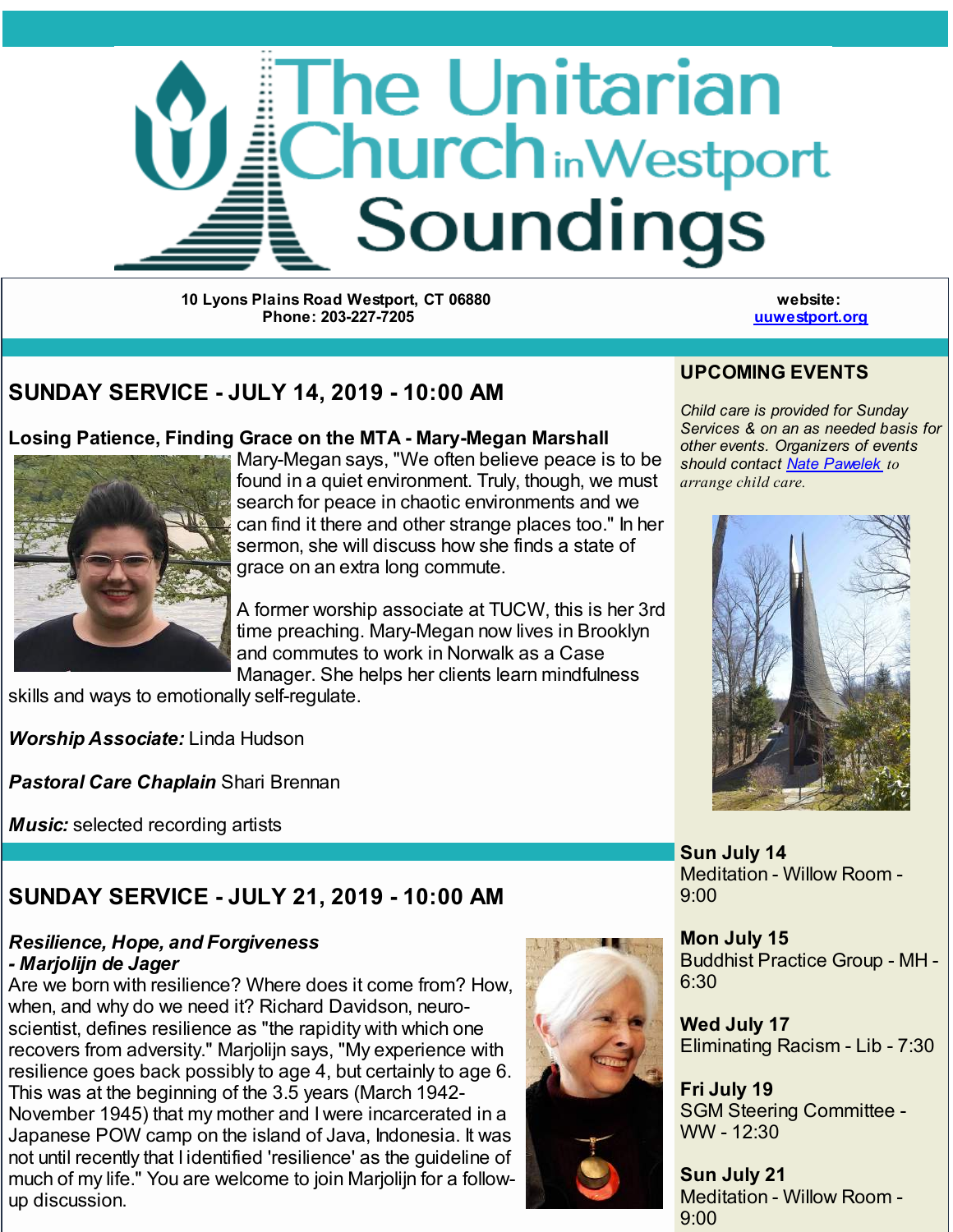*Worship Associate:* Margalie Belizaire

*Pastoral Care Chaplain:* Eileen O'Reilly

*Music:* Choir and pianist, Anita Pfluger



**Sunday, June 30, 2019**



Whether your journey is intentional exploration or you prefer to perambulate wandering can bring joy and insight. Take away a fresh perspective for the summer season.

**Sunday, July 7, 2019**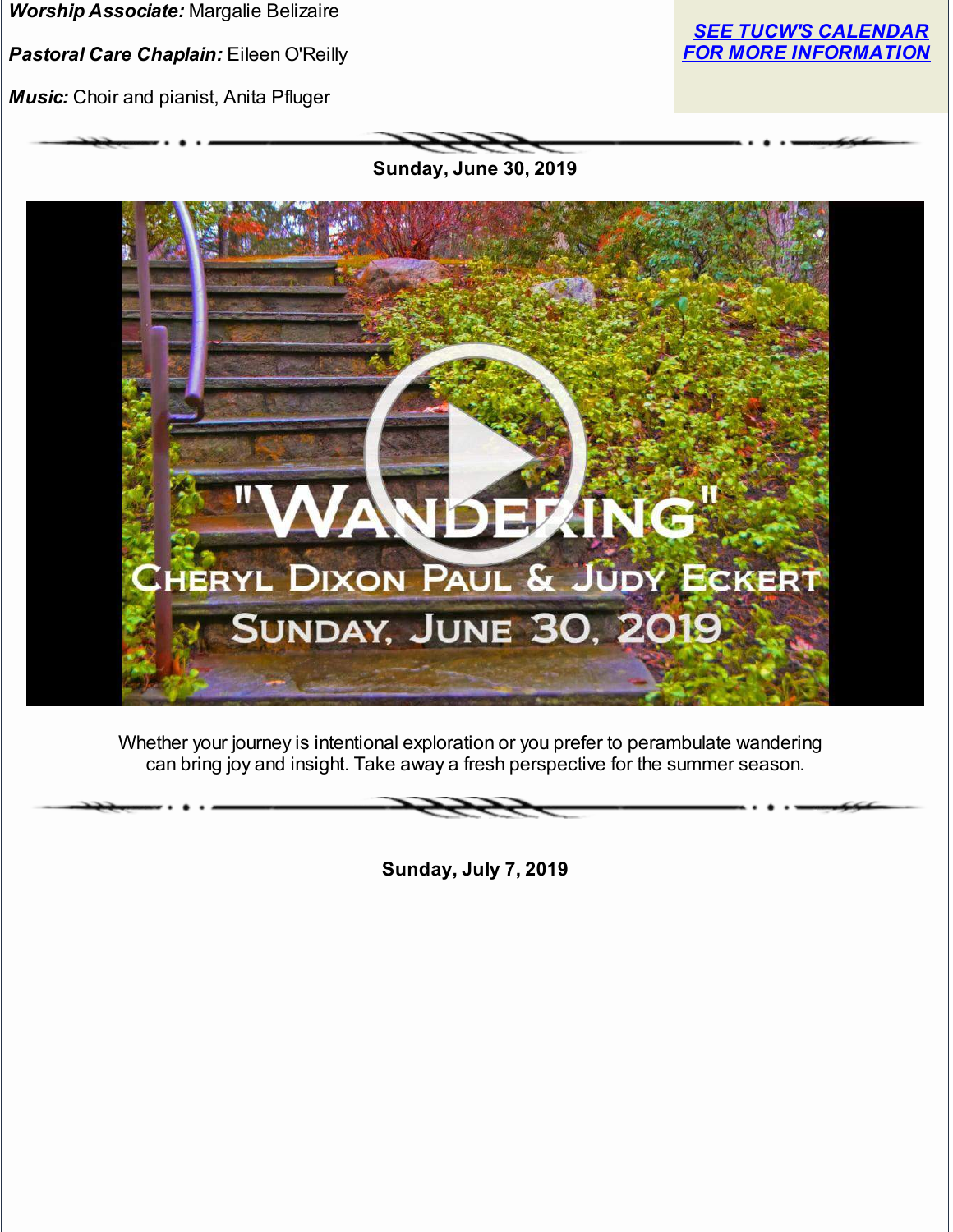# **UNITARIAN UNIVERSALISM**

The right of conscience and the use of the demotratic pocess within our congregation and in society at large;

# **5TH PRINCIPLE**

"I use the phrase Freedom is Not Free today as a jumping off point to explore the limits to better understand the boundaries between civil rights and civil obligations and civil obligations and morality" - Carrie McEvoy

#### **Pastoral Care and Ministerial Coverage**



While we have a more relaxed schedule in the summer, we are always available should you have a pastoral emergency (a crisis, death, illness, or other life changing event) there are pastoral care chaplains and a minister available. Should you need care please call the church 203-227-7205 ext. 19 and leave a confidential message. Someone will get right back to you. Our ministerial coverage this summer is as follows:

June 17-June 24 -- Rev. Ed [Thompson](mailto:ed@uwestport.org) June 25 - July 9 -- Rev. Shelly [Thompson](mailto:revshelly@uuwestport.org) July 10 - July 14 -- Rev. Ed [Thompson](mailto:ed@uwestport.org) July 15 - July 18 -- Rev. Jim [Francek](mailto:jimfrancek25@gmail.com) July 19 - Aug 6 -- Rev. Shelly [Thompson](mailto:revshelly@uuwestport.org) Aug 7 - Aug 10 -- Rev. Ed [Thompson](mailto:ed@uuwestport.org) Aug 11 - Sept 2 -- Rev. John [Morehouse](mailto:revjohn@uuwestport.org)



In addition, Rev. John is generally available by phone, text or email throughout the summer.

You may reach him on his mobile 310-710-6846. His email address is [revjohn@uuwestport.org](mailto:revjohn@uuwestport.org)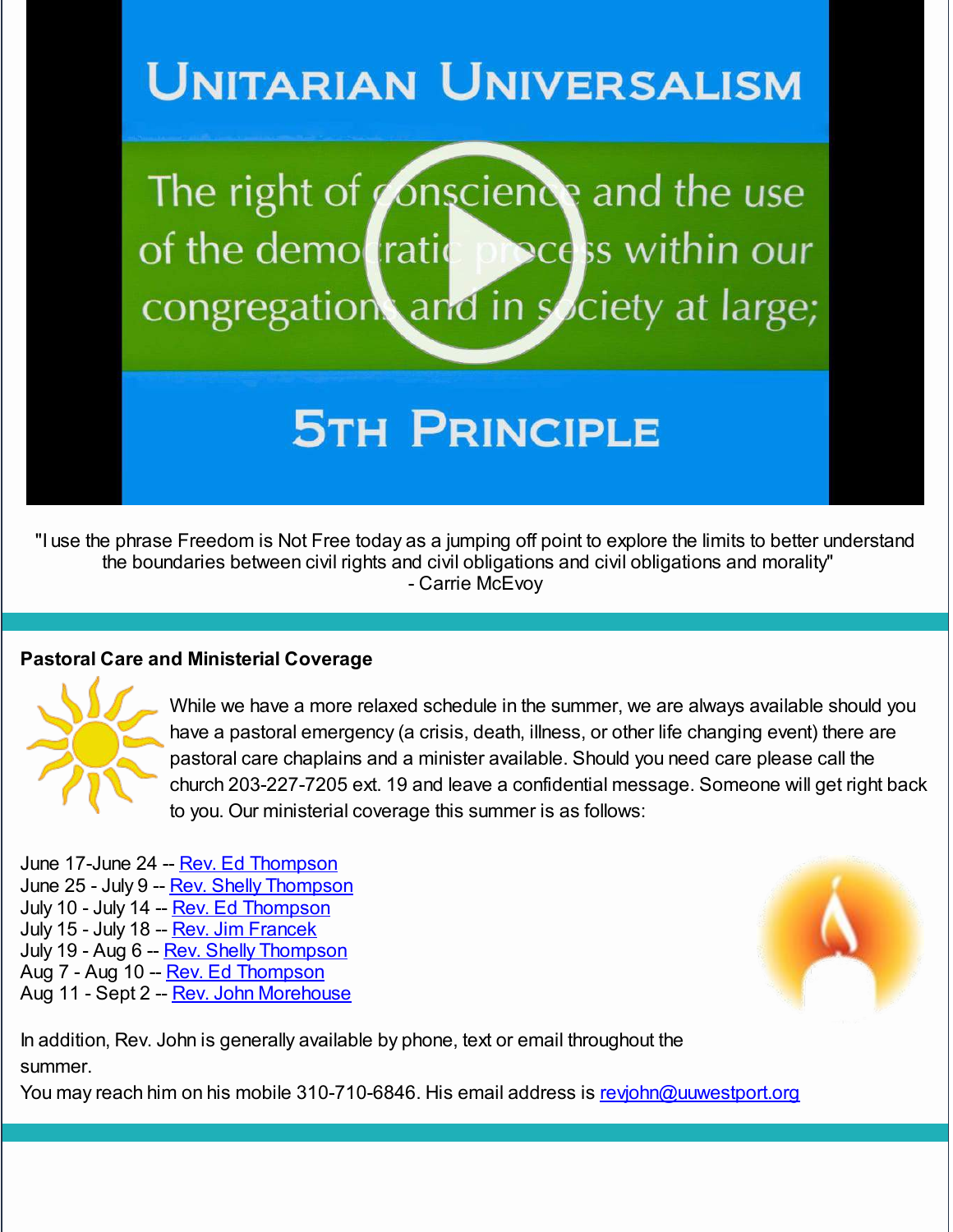

**Lights for Liberty - July 12th:** Shining a light on the inhumane conditions in the detention camps in the United States. Join one of the area local events and be part over 600 demonstrations on 5 continents. Show up and say not in my name will my country treat people this way. As Unitarian Universalists we uphold the inherent worth and dignity of every person!

> **VIOLENCE SK FORCE SAFE HOUSE** SUPPLY DRIVE **JULY 15TH TO**

Bring candle, battery candle or flashlight.

Below are locations that we're aware of.

- **- Westport,** Veteran's Green, 109 Myrtle Ave., Westport, 8:00-9:00 pm
- **- Fairfield,** Sherman Town Green, 1451 Post Rd., Fairfield, 7:00-8:00 pm
- **- Greenwich** Town Hall, 101 Field Post Rd., Greenwich, 8:15-9:00 pm
- **- Redding** Town Green, 7:30-9:00 pm
- **- Stamford**, North Stamford Community Church, 31 Cascade Rd, 7:00-8:30 pm

#### **Westport Domestic Violence Task Force**

#### **Safe House Supply Drive July 15th-August 15th**

New Items Only  $\sim$  Thank you!

Please drop off at the Social Justice table in the church foyer





**The next issue of SOUNDINGS goes out Thursday, July 25 at midnight. It will cover Sunday, July 28 - August 4, 2019**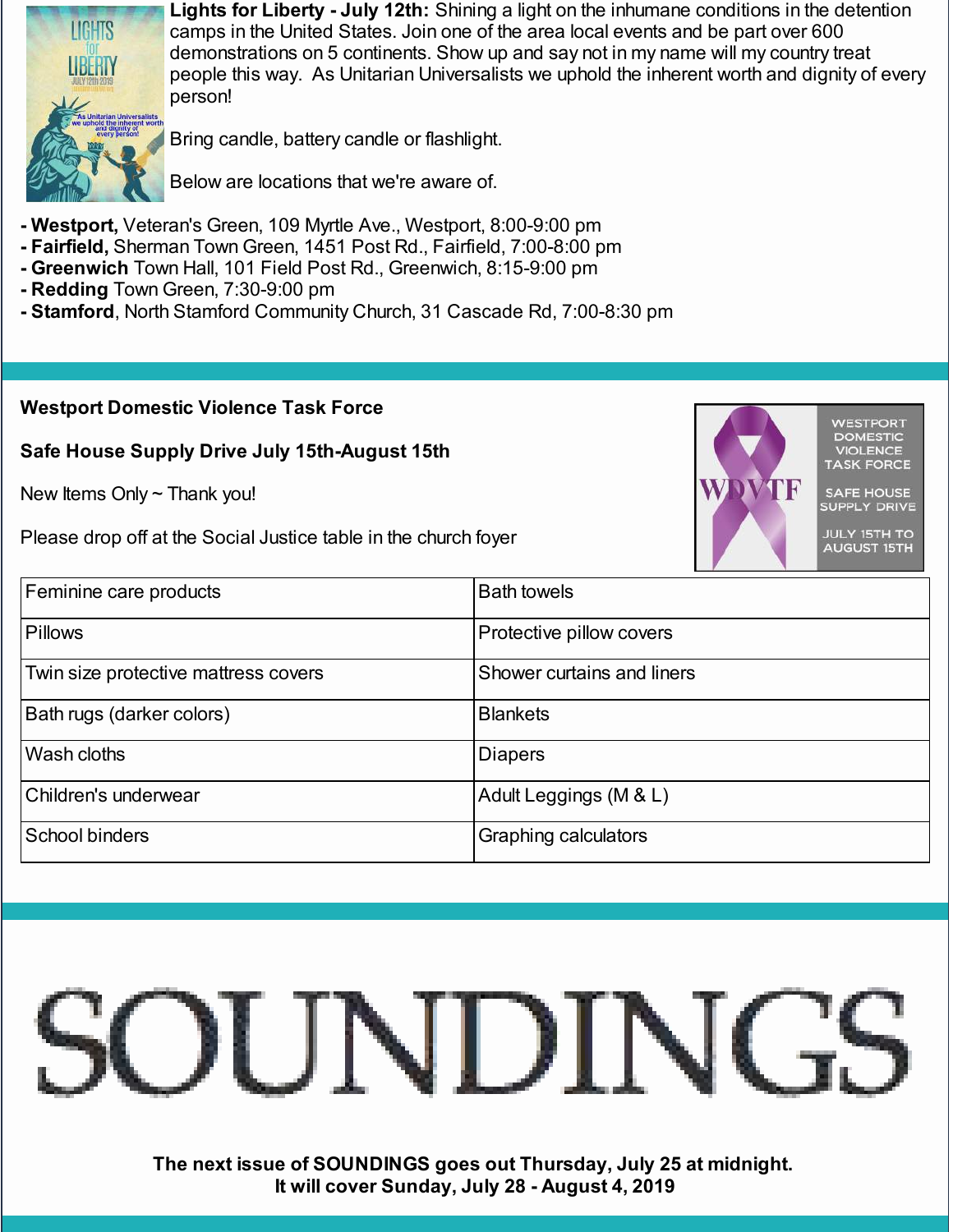#### **Beth Cliff appointed Communication Coordinator**



Beth Cliff, who has joined our congregation recently, has graciously agreed to serve as our Communication Coordinator in a volunteer capacity. Beth has recently retired from a very successful career in corporate consulting, sales, marketing, HR and communications. She brings her significant skill and experience to the task of studying our communication practice and potential.

From that study she will make and direct changes to our communication protocols including to our Website, Soundings, Currents, social media and creating communication channels for neighborhoods and other interest groups. Beth will be working with staff, teams, the Board and others involved in communications. She has been appointed by Rev. John who is grateful to her for tackling this big job. Please

direct any questions about Beth's role to Rev. John directly. Should you wish to reach out to Beth, her email is [bethclifftucw@gmail.com](mailto:bethclifftucw@gmail.com).



**From Communications:** Thanks to so many of you who have offered their support as we formally begin to address communications process and flow for the church. I will be talking with folks through-out the summer, but most heavy-lifting won't start until the fall when we're back in full swing. You may see small changes along the way. Please keep an open mind and let me know what you think and need. Volunteers to help on pieces of this project are always welcome. Beth Cliff - [bethclifftucw@gmail.com](mailto:bethclifftucw@gmail.com)

# TUCWOMEN

**A place for sisterhood, intimacy and deeper connections**

#### **Mark your calendar!**

**Friday, July 19th 6:30 PM. Potluck at the home of Lia Albo in Redding. Share good food from the earth and stories of summer adventures. All women are invited. RSVP Sharon - [sharon@slpoole.com](mailto:sharon@slpoole.com)**



#### **Holiday Boutique in December.**

It's never too early to drop off your donations of jewelry and scarves. Include your name so we can say thank you with a gift receipt.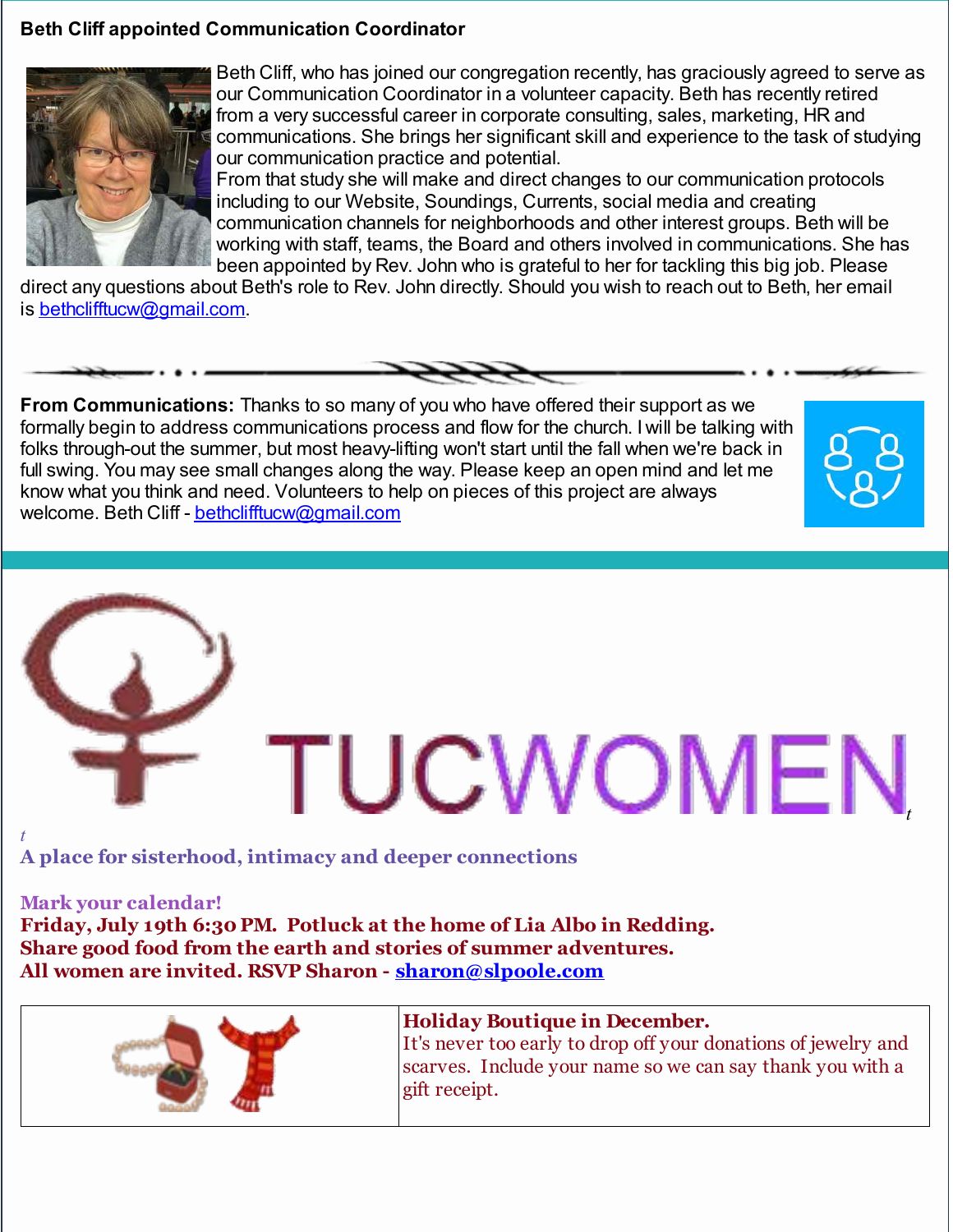**Are you receiving TUCWomen email notices?** If not or if you are not sure sign up here --> [Add](http://r20.rs6.net/tn.jsp?f=001M4BW0lFwhDPrtETVE6H_6VlAGj6BdyO0UM8qBBjMy9DxeCC5uQsXJonbwoWn1gHPox1IEQ48dbSJFvyUhjPHOrwxZ3GpO477xMeT4_BopfX_s9wq3UdNikW2baXHwPMC7alYu2f7AIK3RFY36CztPwB8a7N-AcKyZqWRX-dycf_myqwy5tlUFuyisDG3gjR25r2dUqfcRCNGmciDQn3tKe8G4VMwGwel977a1ST3n_7pUXfL94-ax1oNz5iHtBEGXIMAcSp9XeUYwqL3hKl2pP4lcYlrq1IjjScim8h0R44p7y48So51RlaPgI_6h2f3rt4T8OxwirKANkDkOh69aP46028zFXnbTm5kx-br4Tk=&c=&ch=) me to the list!

**Ideas? Questions about TUCWomen?** Send them to **[tucwomen@uuwestport.org](mailto:tucwomen@uuwestport.org)** 





#### **From 300 million year-old fern fossils to current Bestsellers... Our wild and wonderful Tag Sale has it all!**

Bring your treasures August 11-15, or if you can't wait, call the office to arrange a time to take them to the Meeting House.

Here's the scoop on what else to donate, and how to help:

[CLICK](http://r20.rs6.net/tn.jsp?f=001M4BW0lFwhDPrtETVE6H_6VlAGj6BdyO0UM8qBBjMy9DxeCC5uQsXJpqVypDzY_w0lfprfxRHwORI7KadqVMSnE37b9mxE30-g3iKXKTj74uO65J3brFJH6G2v8s254kt2Xly8yFfanv9FeUO3wVDRNL54lOSXFqOPhB-fGmvVNDzjQfDijyZfAkr8dT2RMxDzPqMvJQ_4DXADzG7n80DIxX7bGPVgoRgp9D5sLYvDtKSoVsQHSDENViq_IXqsAAZkJtdfGq60tGUGYBGhRDyyP3qi46dhR1-aGLpDdJZAHaE1aPQqW6ZrrqUXboL7DZX15zB_CLvof-6f8hO4lFtjMZWarztd5yCmlO_fLiKyPC6fSIcjLJ5DSv3vcmOMMdsWdfHEWgdMwG_s6gtE5_laMtdFXwK5C9z7EvEIx-Ji-g=&c=&ch=) HERE for What To Donate and more information.

General questions? Linda Hudson - [lhudson30@hotmail.com](mailto:lhudson30@hotmail.com), 203-226-5335.

The Unitarian Church in Westport **Showcasing opportunities to** Inspire, Connect, Act!

The 2019 Expo is coming! Directly after the Homecoming Service on September 8, the Expo will showcase the amazing work done by TUCW's many committees and groups. Come learn about their accomplishments, future plans and how you can get involved. The event will also feature a barbeque and potluck lunch. Please join us! **[CLICK](http://r20.rs6.net/tn.jsp?f=001M4BW0lFwhDPrtETVE6H_6VlAGj6BdyO0UM8qBBjMy9DxeCC5uQsXJu9pXR1rTP-Dw_DAarG3tOkYnpSaWzDI6yJ2i6CN6C77-3k32M9ppKZtWO-v4N0RXDkmKvNdalrR9jbj-liwv76lnXbqd4NVNIdH47EgV_UBln0rQEMkXdTLSM2FwIfuwGQVI8520D3QdSK11Ht5WSQbuc4p0Vy3KX4zIjI8HV4tRprNBCuwfsXm-ParztlDSGXI6zrZ35WDS4nW-_APRwiciPXXSmGXsim5_u1SdqD1gT5q7ur53TCxvNnaWGJ4PebdTOOB5KBA1ZnYx8GsAGQI7CVXTeNRXUe0fK1dBZGvufYOOOUrWI_boDO4kp9dDgjmvoaJrTuaXZ3SJtuzYYcVWzHtZae6tuubUqPbvKTP&c=&ch=) HERE** for flyer.

#### *SUMMER SERVICES*

HX.



*July 28, 2019 - 10:00 AM Love in an Angry World. Meditation on Peace and Happiness - Manjushri*

*August 4, 2019 - 10:00 AM Riding a Light Beam: Dare to Imagine - Janet Luongo*

*August 11, 2019 - 10:00 AM Migration, Our Human Story - Immigration & Refugee Outreach*

*August 18, 2019 - 10:00 AM A Better Man - Jim Cooper, Luke Garvey and Rob Laug*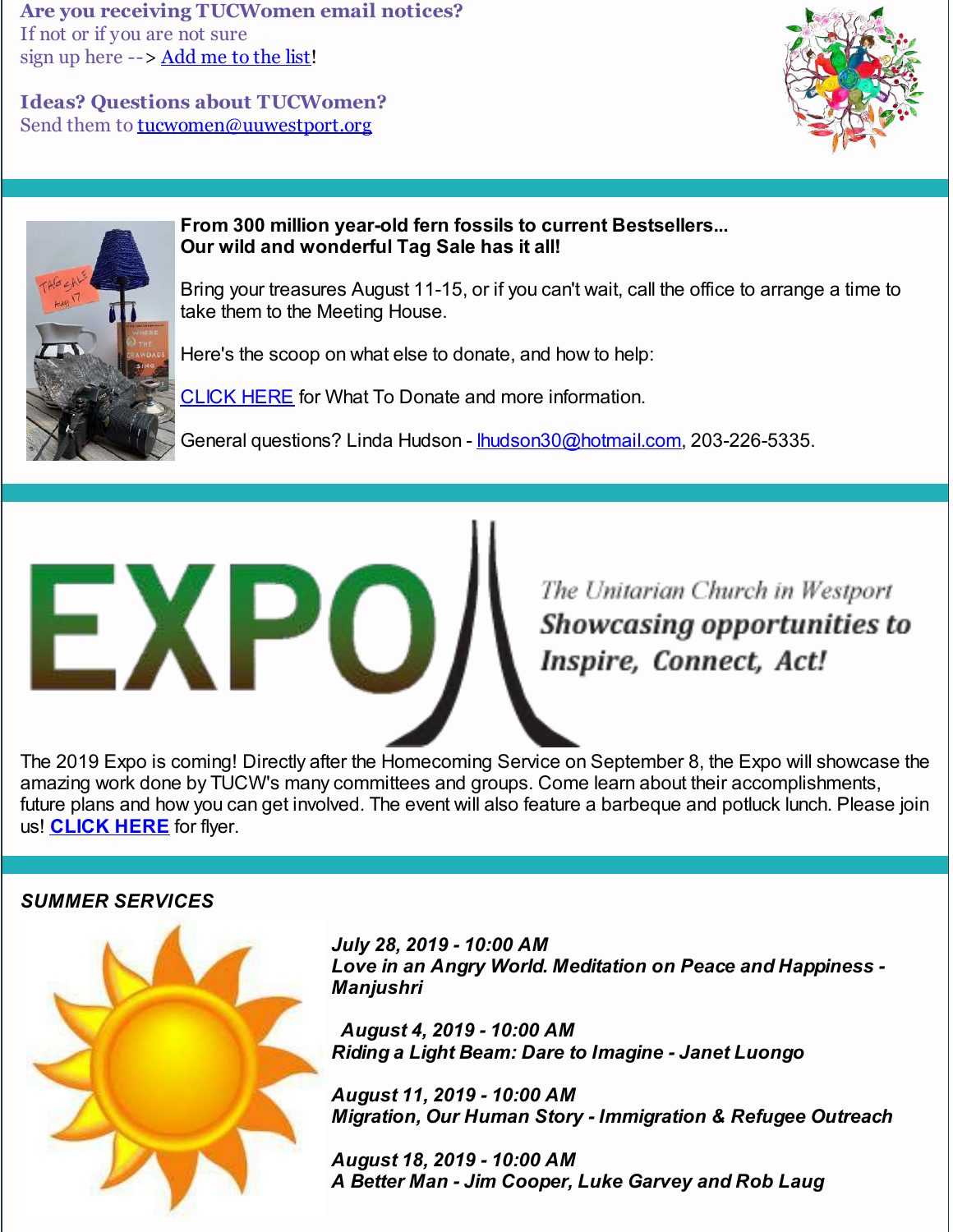## **Buddhist Practice Group**

Each Monday in the Meeting House from 6:30 to 8:00 PM

Please let Nina know you are attending by emailing her at [ninazcara@gmail.com.](mailto:ninazcara@gmail.com)

Teachings offered on a donation basis.





**Meditation** is led by Janet Luongo and others from 9:00 to 9:45 AM every Sunday in the Willow Room downstairs.

We center on our inner light and sense our inter-connectedness with all, using a variety of traditions from mindfulness and music to yoga and Zen.

For more information, contact Janet Luongo - *juongo3@optonline.net* 

**Pastoral Care** - If you are going through a challenging time or know somebody in the congregation who needs support from our Pastoral Care Chaplains, call to leave a confidential message in the PCA voice mailbox - (203-227-7205 ext. 19) or email [pca@uuwestport.org](mailto:pca@uuwestport.org).

**[CLICK](http://r20.rs6.net/tn.jsp?f=001M4BW0lFwhDPrtETVE6H_6VlAGj6BdyO0UM8qBBjMy9DxeCC5uQsXJir3aDLSSViwXQkJalNW2FehpMmdeuIi56VbJGGo2SMMD-FJ1wRndP5H289GUZeJrkDVXmLIz286LdMOn20ZRFK7WSgNl1BIOTS99YncC2XvOUSeSeyckpCXdstLVjBtBk8MrLb7LJ-fcPctG89n-bLx6YM127w7veuZFfHhneGHQN_o77sVmnVCaWfZOyA-EnE-_kHw6pfvuvMuuuUYGDQd-uF-JM2a3y-mqAxTG4PsmdJDQiXOpcAWk9Stiva1DNfVeOmFFeMAli_FLSVvfWFRg273l84fCfOedJcQ0J0SyecStlTBhhoNwe6Edrow8lT_C9oqKfvBp2pC6S0rGWU=&c=&ch=) HERE** to learn more about our Pastoral Care Chaplains





**For individuals or families of our congregation seeking confidential support or information about addiction issues...** please contact our Addiction Recovery Ministry by calling 203-227-7205 ext. 19 or emailing [pca@uuwestport.org](mailto:pca@uuwestport.org).

*FAMILY FAITH FORMATION - July 14-July 21, 2019*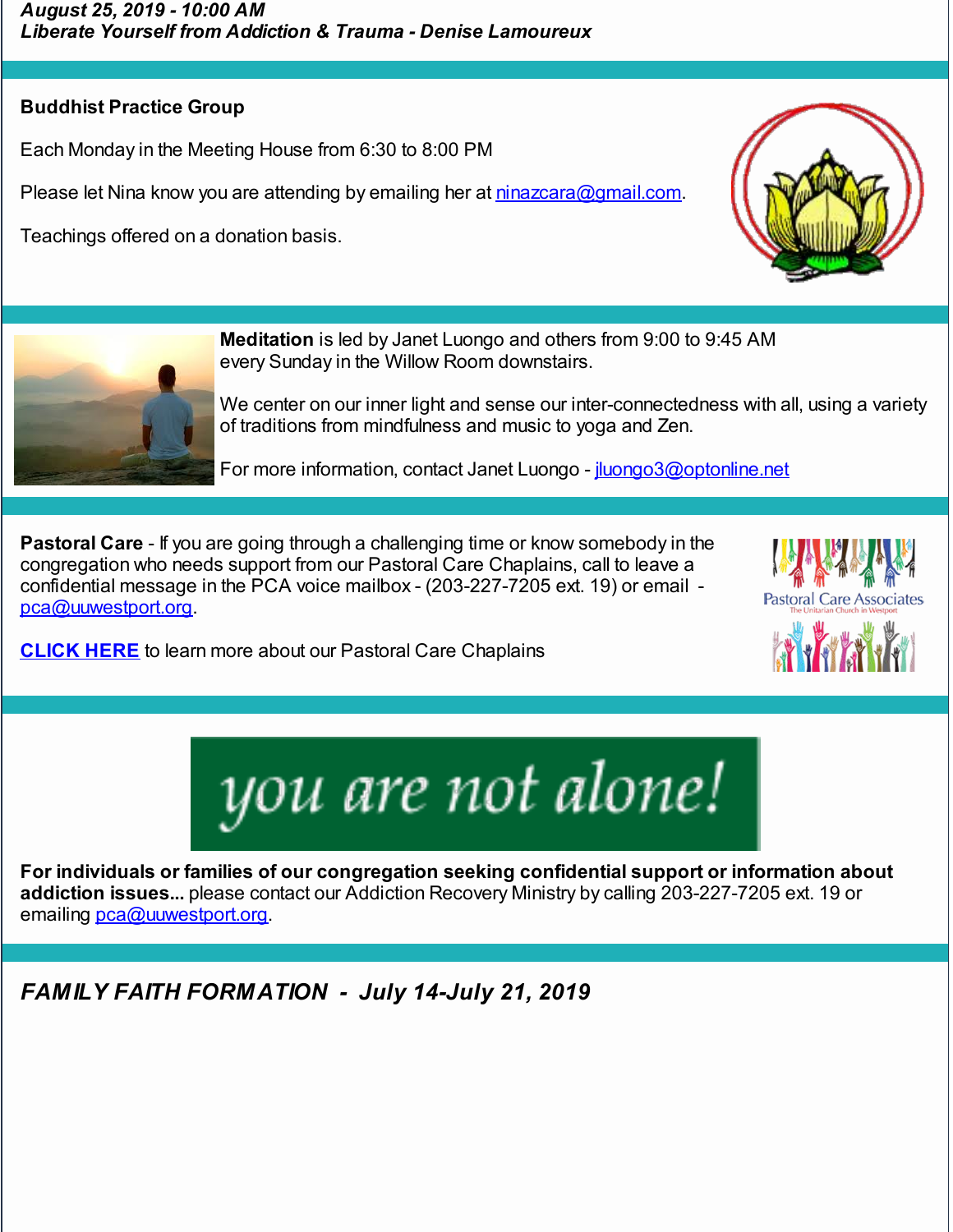#### *Hello Dear Ones,*



*I hope you are enjoying summer! Our Lay Leaders are doing a wonderful job creating meaningful worship and connection on Sundays. Please join us! Refreshments are provided.*

*In Faith, Rev. Shelly - [revshelly@uuwestport.org](mailto:revshelly@uuwestport.org)*



**Sherwood Sundays - through August 18th 11:30ish [after the 10:00 am service]**

After service, come join Rev. Shelly at Sherwood Island State Park! Relax, swim, play, and have a great time with other TUCW families and friends. We look forward to spending time with you!



Meet near the NATURE CENTER and East Beach **[CLICK](http://r20.rs6.net/tn.jsp?f=001M4BW0lFwhDPrtETVE6H_6VlAGj6BdyO0UM8qBBjMy9DxeCC5uQsXJlDuZkxoS4dRItQFj-xjPJHmuYVRzaYbDzq5NC23ng6XIGu6MmrjMeBKeD3XXA7m6lBS3y-UIq0967ICVzjquq-JfRs4YQi-nQIhEb2yau_TR0pXbQSJiO-5SjkQ49Y4HwySJc3YLb60krAWMZdE-4_A2vftqC1U6X5skBUuMmhYCapCfD2tXybo-A6ilTunYkGx2fP7MJKpvJ8ioB7Edj5aFgWsNtyadgxCLw27gpv59DeEAKb8fwwOBxvR2ITYhkIxsnI4HmN_9TqyfvHyg1MCdHUNoiG2h19RFeBo8uUDFkfX8GJ2javQt7B1P7P6Jg27DUDceW5wqmPJWYTsB78=&c=&ch=) HERE** for map.

It is strongly recommended that swimmers wear water shoes to protect their feet from sharp shells and rocks that are found on the beach.

*The UUA General Assembly in Spokane last month was inspirational and uplifting! The Power of We, our theme, was explored in many ways. The Theme Conversations led by the Commission on Institutional Change were especially important. Please take the time to watch the presentations and reflect on the questions.*

#### **THEME PROGRAM & [CONVERSATIONS](http://r20.rs6.net/tn.jsp?f=001M4BW0lFwhDPrtETVE6H_6VlAGj6BdyO0UM8qBBjMy9DxeCC5uQsXJuCDFs5-EGfIydu5_42wboT7maq06lyPbrgw2S85GCy6qG3CiOZeO5C7tBs7LmMdnTCLManENV4hxmiuU4hi3G7jOGaT_YhPMNChbSURrOT2PuYiCREPSIPKM6Lhb1AqfdZc7DC6oAL9zkzii8gF2SH7FXlWn-iic4gvgzrl7Z8ZVDO81-PBWRt24IyCY4yCkmJ7QvJ7NFUoyUkNeVmE9v3pbLPzQJ-zg_LpGmwfCHde2YKGsxihpI7Mbp6pjrEjRS--gWnLSDNd28nQGN0rWaaD58f8f-T93SQUT_D9yFYkPxnOvEiIE85sZQCE71t7l-23_Oo-NbVf&c=&ch=) I: REDEEMING THE PROMISE OF OUR FAITH, GENERAL ASSEMBLY 2019**



"How does "The Power of We" deepen our faith as a source of liberation and transformation for all? Together we will build a common vocabulary, share perspectives on institutional and cultural barriers to diversity, equity and inclusion and share our stories as part of the Commission on Institutional Change's work."

- 1. What sustains you and your faith community in efforts towards inclusion, equity, and diversity?
- 2. What limits you from living out our faith's promise towards liberation and transformation?
- 3. What should we expect of ourselves and one another in living out our covenantal relationships?

#### **THEME PROGRAM & [CONVERSATIONS](http://r20.rs6.net/tn.jsp?f=001M4BW0lFwhDPrtETVE6H_6VlAGj6BdyO0UM8qBBjMy9DxeCC5uQsXJuCDFs5-EGfIeELLPIoNze0jBbSJ8X_EDJJL5-N67r-0NS-q6J0eDwMxdD-0iZcXrpps7jO_4bxviM4DR-gyB7IFAa86GqMJTOkjL8PZaetYYRTPWkbrWq3v5H6r1vsDaU9ZvEtXde92mZSZhkvez-T4eGgxxW_yaA72HMsNMWyt2L6S42Bqmx5Tv_SHJcKTxd2eDPpd_PPYEoYffPReUU1OVlGHU_o7ZUVWiq9GSjzrCggrucr4-kMUbXKelDnjAG9RgQiuXlK4HMVuMLGqQt3lJpZYWjJYtcQG76b0Co0x-ziCPt3AVMLH-loAA9zxPP4j60LO9GXQVSS8ie0dVcM=&c=&ch=) II: THE HEART OF OUR FAITH, GENERAL [ASSEMBLY](http://r20.rs6.net/tn.jsp?f=001M4BW0lFwhDPrtETVE6H_6VlAGj6BdyO0UM8qBBjMy9DxeCC5uQsXJuCDFs5-EGfIeELLPIoNze0jBbSJ8X_EDJJL5-N67r-0NS-q6J0eDwMxdD-0iZcXrpps7jO_4bxviM4DR-gyB7IFAa86GqMJTOkjL8PZaetYYRTPWkbrWq3v5H6r1vsDaU9ZvEtXde92mZSZhkvez-T4eGgxxW_yaA72HMsNMWyt2L6S42Bqmx5Tv_SHJcKTxd2eDPpd_PPYEoYffPReUU1OVlGHU_o7ZUVWiq9GSjzrCggrucr4-kMUbXKelDnjAG9RgQiuXlK4HMVuMLGqQt3lJpZYWjJYtcQG76b0Co0x-ziCPt3AVMLH-loAA9zxPP4j60LO9GXQVSS8ie0dVcM=&c=&ch=) 2019**

"What does it meant to embody "The Power of We?" As a gathered assembly, and then in breakout sessions, we will tell stories of experiencing our collective power, identify our theological and spiritual roots, and name the core of our faith that unites us. Connect with Unitarian Universalists across generations through heart to heart conversations about spirituality and imagination. Take this experience home through a study guide you can share with your congregation or community."

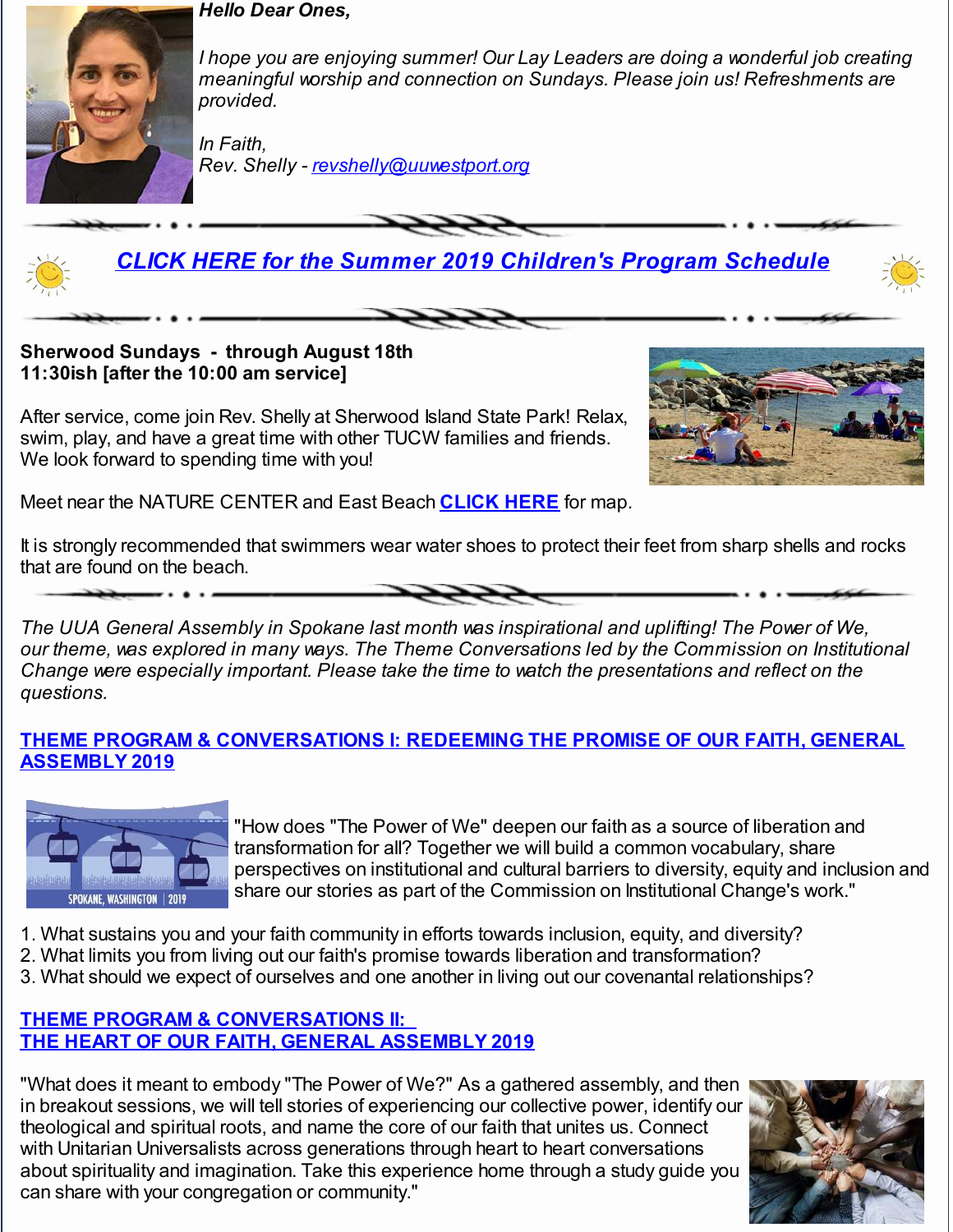- 1. When is a time that you felt "the power of we" in Unitarian Universalism?
- 2. What is so important in Unitarian Universalism that you would be willing to sacrifice for it?
- 3. What will it take for Unitarian Universalism to fully embody "the power of we?

**[CLICK](http://r20.rs6.net/tn.jsp?f=001M4BW0lFwhDPrtETVE6H_6VlAGj6BdyO0UM8qBBjMy9DxeCC5uQsXJl8IbNHd_ASlmvy_Ku6G8e8vp44mEXnV3NboMp3TZAM0z_zIe0WoYqH3zPG1Aj_UmeA3oZkCHaQozBoTTWfl_qF7fdoF6pWi-ZrcX7ybyFAR-YoOdloiRI-97ThCTNWDc_daDU2mPONOjkmY1aLbBij0K7KoQFY2tzGiY8rVwp58FY1TvoCKJgEWYICxPX35qumuGUaBBiyThEZr7hdRVbk0fTEgU8m1p-dPzmoTPKycWPTyzyW9u_6NLLFi9szj32JOS_W0EE-GwRc6a0LJfgInFJtePRH0-g==&c=&ch=) HERE** for all content links for General Assembly 2019 Online.

**All Middle Schoolers are Invited to the Metro New York Jr. Con Saturday, September 28, 2019 - 9:00 AM EDT to Sunday, September 29, 2019 - 8:00 AM EDT**

**"An intentional community for UU youth grades 6 - 8"** Sponsored by the UU Congregation at Shelter Rock [about 1.5 hours from church] 48 Shelter Rock Road Manhasset, NY11030

Space is limited so if you want to attend please register soon. Capacity for this event is 24 youth, 5 sponsors. If the form is closed and we are not yet at the deadline, please contact the registrar to be placed on the waiting list. The required youth to adult ratio is 5:1.



Fee: \$60 per youth, \$60 per sponsor.

**[CLICK](http://r20.rs6.net/tn.jsp?f=001M4BW0lFwhDPrtETVE6H_6VlAGj6BdyO0UM8qBBjMy9DxeCC5uQsXJuCDFs5-EGfIMu2fgPWApW1GG77cwM-yV1Tf5cQHiR4B5berVzt_GdMOb__4EjODLDNAYzRC3jIa8V0xjBXgnu6yl6xrC4MNK-VLd23dKkX_X5vz4WavarxfgCLnyrNjS5L6wgfOj3JdVFzqUKY9kpOIutIpLjKOWCnNLG6ykjXJx9_W5dhnZSAEVluxu9_JxszFUCeWKmD3K6V_bxNYwuWA2v9Y2DL0-wGqOgS2wZZf_lZoAJPqNA76UA4b3nGfrg==&c=&ch=) HERE** to register.



**THIS WEEK'S INFORMATION FOR Pre-K TO 5th - JULY 14, 2019**

*Topic:* Forest Sounds - Joy in Listening *UU Source 7:* We care for our planet

**\* 10:00 AM: Pre K-3rd grade - OAK ROOM \* Older Children are welcome in the Oak Room or to enjoy the service in the sanctuary**

**[CLICK](http://r20.rs6.net/tn.jsp?f=001M4BW0lFwhDPrtETVE6H_6VlAGj6BdyO0UM8qBBjMy9DxeCC5uQsXJuCDFs5-EGfITm0OjWiIL1aYsJzlIL5EdESD2rFtozl-V-Eo3wa-VAXZhqUzQWsHFUsPag-d_QKNoK-cOsEToNIoBKoRoZqaFgupozgJpMfCKqicVevzWBnaryVu8T_G9RRMxbiYNstOebVYfTCxeMVEOEctSHdiWjPPEGmqkiDLKTbDHypXgrm1EI69lnxVSBJ4BB7iCAkdEn3rBjZiIBTBm_4mrESoAtR46UTUZB2IeZEv4S_epCiBFt65_uYIQLtevwBvSntQ3o2BZ5ghwukeYSXDCx2aAB0uPKesS89lnT_REo8CfMCU7pawlaTyDjkoFm0VNZ2i1sXbJVsxkTTRNJ2F4GihfeGXAjMMsISxQpA0yABtXrE=&c=&ch=) HERE for PARENT'S "take home" for SUNDAY, JUNE 30, 2019**

#### **THIS WEEK'S INFORMATION FOR Pre-K TO 5th - JULY 21, 2019**

*Topic:* Forest Artist *UU Source 7:* Enjoying the harmony in nature

**\* 10:00 AM: Pre K-3rd grade - OAK ROOM \* Older Children are welcome in the Oak Room or to enjoy the service in the sanctuary**

**[CLICK](http://r20.rs6.net/tn.jsp?f=001M4BW0lFwhDPrtETVE6H_6VlAGj6BdyO0UM8qBBjMy9DxeCC5uQsXJuCDFs5-EGfIMAx8r91qy9ketv90FMGBCdb-9q6T3FZieAZnamzMpJXJYWpk2KmJvz4aOV_NMP43FP1K7HsnEd3RlmBd9mhK9Z81o2XFW5GQciCLebNzO7I-gdnA5bPQNfXy5pNLLUaU0YeJbxNhK07OxX85yZE-GoOdwOu33MQ1Ze6V67xxwPHfgz0yKAtuCb4a3E_epndWciPSiBIXSg4Wqmrt1TaRKethg1GYAMXOCrjhyCdeDXTc-k1pLgGJLVFGZJjFjstnCEbZBn0yLub6MbR-h7Euwd7Lr-ikF-AO5c23Ryr2fp_xdXMxEuoMbuyRjTW0FxHO78pkBZGyuvokxn18D1J2XiWfnCZ3MfByiGM7rBg5P28=&c=&ch=) HERE for PARENT'S "take home" for SUNDAY, JULY 7, 2019**